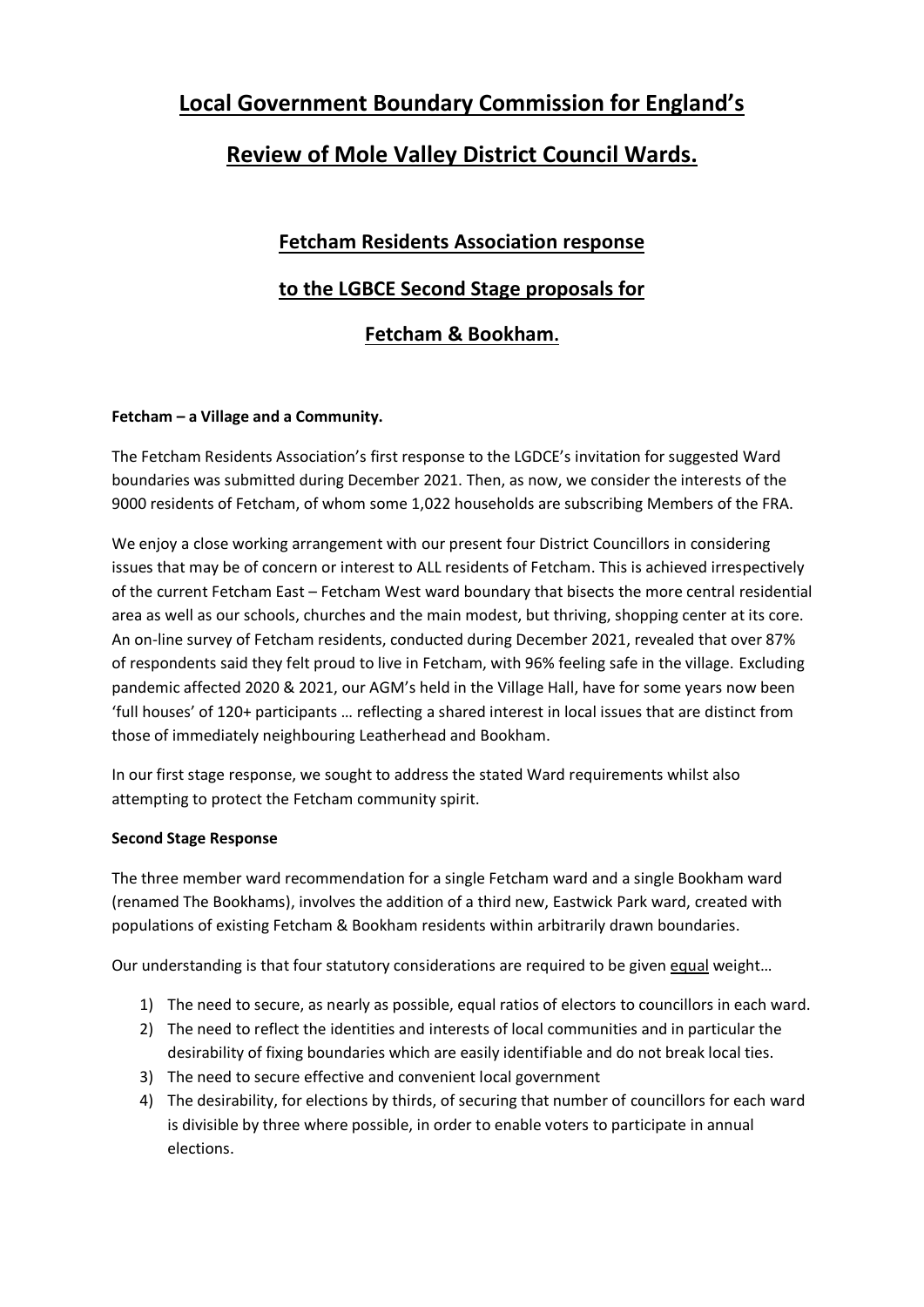The recommendation fails in two of the four counts.

- No regard is given to the identity and interests of two long established and differing communities (Consideration 2) compounded by proposed boundaries that…
	- o … are arbitrarily drawn.
	- o … break local and very practical ties.
	- o … creates a set of residents in an Easwick Park ward that have no community focus, or arguably the need for one. They may be expected to continue to regard either Fetcham or Bookham village centres as their centres.
	- $\circ$  ... our first response had already stated could not be recommend or supported due to the moving of the westerly Fetcham ward boundary to such close proximity with our village's Junior school and Churches.
- Effective and convenient local government (Consideration 3) will be significantly compromised.
	- o In addition to established Resident Associations for the Fetcham & Bookham communities each liaising with their respective three Fetcham or Bookham Ward councillors, BOTH RA's will need to ALSO be liaising with the three Eastwick Park ward councillors.
	- o No one set of Ward councillors be able to speak for either all Fetcham or all Bookham residents
	- o Eastwick Park ward councillors would need to be addressing the needs of two differing groups and needs of residents.

Instead, disproportionate weighting has been applied to the requirement to satisfy the equality of electoral numbers (Consideration 1) and the desirability for elections by thirds (Consideration 4) … to the apparent exclusion of the other statuary considerations.

#### **Counter Proposal**

The FRA shares with the Bookham Residents Association the view that attempting to consider ONLY the electoral numbers and a one size fits all electoral process applied across all Mole Valley, is not capable of delivering a ward structure across the Fetcham and Bookham communities that will have any meaning, be respected or be workable.

In conjunction with BRA, the FRA proposes an alternative warding arrangement that at least maintains the nine councillors recommended across the two communities.

This would be for two Bookham wards, one of three councillors the other of two councillors. In Fetcham there would be two wards, both of two councillors.

We are open minded as to whether these wards would bisect East/West, or North/South. We would expect the respective Fetcham and Bookham ward councillors to work together for the good of their combined community, not just for the electorate in their own ward.

The key to our proposal is that it would meet all of the Boundary Review principles of "equal ratios of electors to councillors are readily achieved"; "ensure that recommendations reflect Community identity"; "provide arrangements that support effective and convenient Local Government", as well as the "divisible by three" number for the Council as a whole.